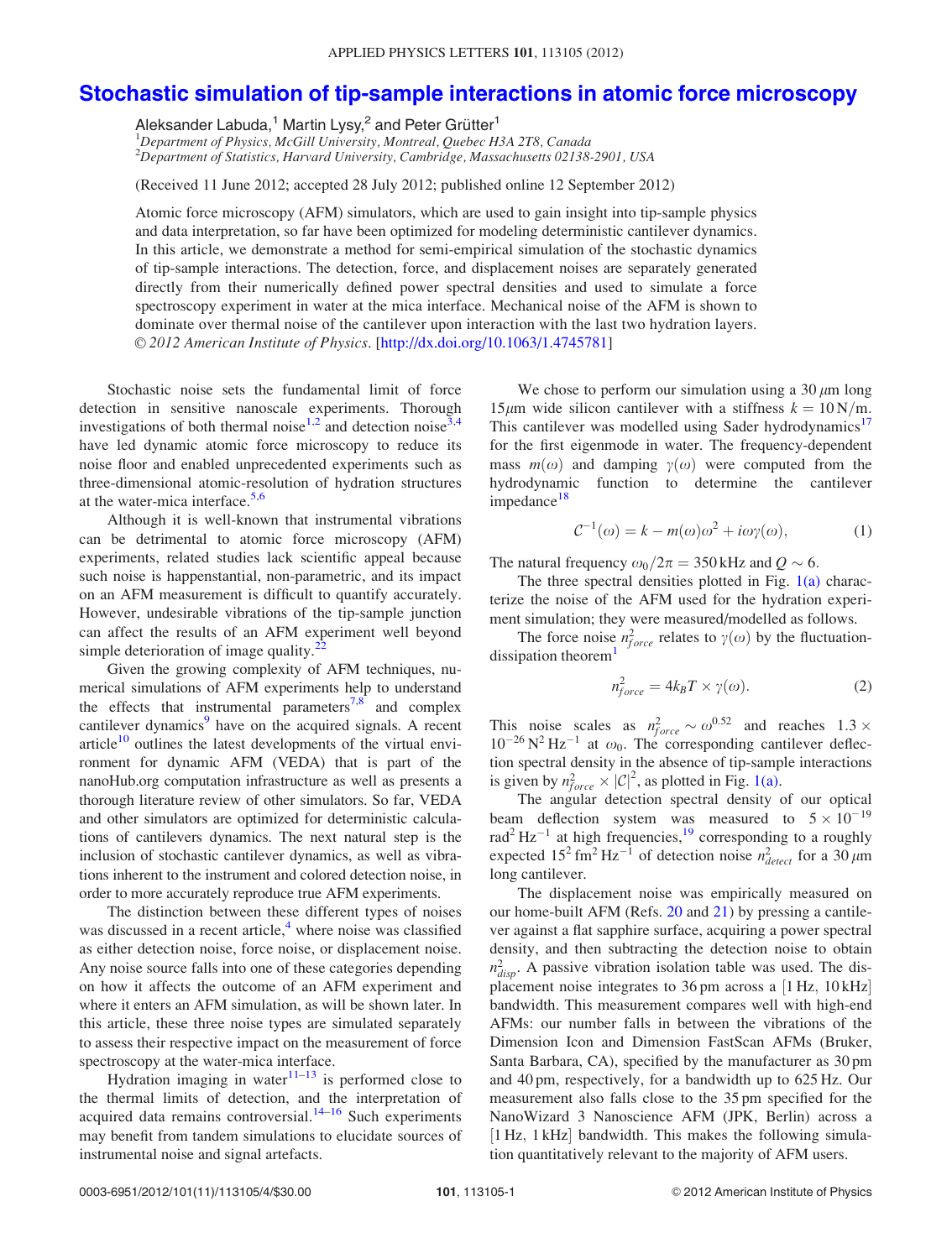<span id="page-1-0"></span>

FIG. 1. Outline of the simulated hydration experiment. The spectral densities in (a) were used to simulate time-domain data (b). Displacement noise causes an imperfect stiffness profile seen by the cantilever tip (c), and the force noise adds to the driven cantilever oscillations (d). Detection noise has no measurable impact on the outcome of this experiment. The magnitude and phase response of the cantilever was measured (e), and used to extract the stiffness and damping profiles (f). White lines in (c-e-f) relate to ideal (noiseless) measurements. The results of 100 simulations are available in supplementary material.<sup>[27](#page-3-0)</sup> Note that the "force noise" in this figure was plotted as the cantilever displacement driven by force noise, in order to cast all noise types onto the same units for plotting purposes.

A recent article<sup>[22](#page-3-0)</sup> describes the statistics of the power spectral density (PSD) in the context of noise in AFM, and describes the "iFFT method" for generating time-domain stochastic noise directly from a numerically defined PSD of stationary noise. The iFFT method was used to simulate time-domain noise vectors  $\epsilon_{force}$ ,  $\epsilon_{detect}$ ,  $\epsilon_{disp}$  from their corresponding PSDs  $n_{force}^2$ ,  $n_{detect}^2$ ,  $n_{disp}^2$ . These vectors were generated for a duration of 1 s, and the sampling rate was set to 10 MHz to fully resolve the cantilever oscillations. Portions of the simulated  $\epsilon_{force}$  and  $\epsilon_{disp}$  are plotted in Fig. 1(b).

The aforementioned cantilever was approached through the oscillatory stiffness profile of the water/mica interface at a rate of  $v = 1$  nm/s. The interaction stiffness  $k_i(h)$  and damping  $\gamma_i(h)$  profiles were taken from measurements in Ref. [6](#page-2-0) and used as input for this simulation, where  $h$  is the tip-sample distance. Assuming the interaction can be modelled by viscous damping, the interaction impedance

$$
\mathcal{J}^{-1}(h,\omega) = k_i(h) + i\omega \gamma_i(h) \tag{3}
$$

adds to the previously described  $C^{-1}$ , resulting in the perturbed cantilever impedance  $C_i^{-1}(h, \omega) = C^{-1}(\omega) + \mathcal{J}^{-1}(h, \omega)$ .

Importantly, the displacement noise causes dithering of the stiffness and damping profiles acting on the cantilever tip. Instead of a perfectly linear approach in time, the tipsample distance  $h$  changes as the sum of a linear function and the simulated displacement noise:

$$
h(t) = vt + \epsilon_{disp}.
$$
 (4)

Reparametrizing  $\mathcal{J}^{-1}(h,\omega)$  as a function of time takes into account mechanical vibrations, as shown in Fig. 1(c) for the stiffness profile. This reparameterization retains linearity of the system because displacement noise occurs on timescales two orders of magnitude slower than cantilever oscillations.

During an experiment, the quasistatically time-varying transfer function  $C_i(t, \omega)$  is inferred by driving the cantilever with a sinusoidal force at its natural frequency  $(\omega_d = \omega_0)$ . This deterministic driving component is inevitably corrupted by force noise, leading to the total driving force

$$
f(t) = F_d \sin(\omega_d t) + \epsilon_{force}.
$$
 (5)

In the simulation, the response of the cantilever  $z(t)$  to this deterministic/stochastic driving force  $f(t)$  can be calculated by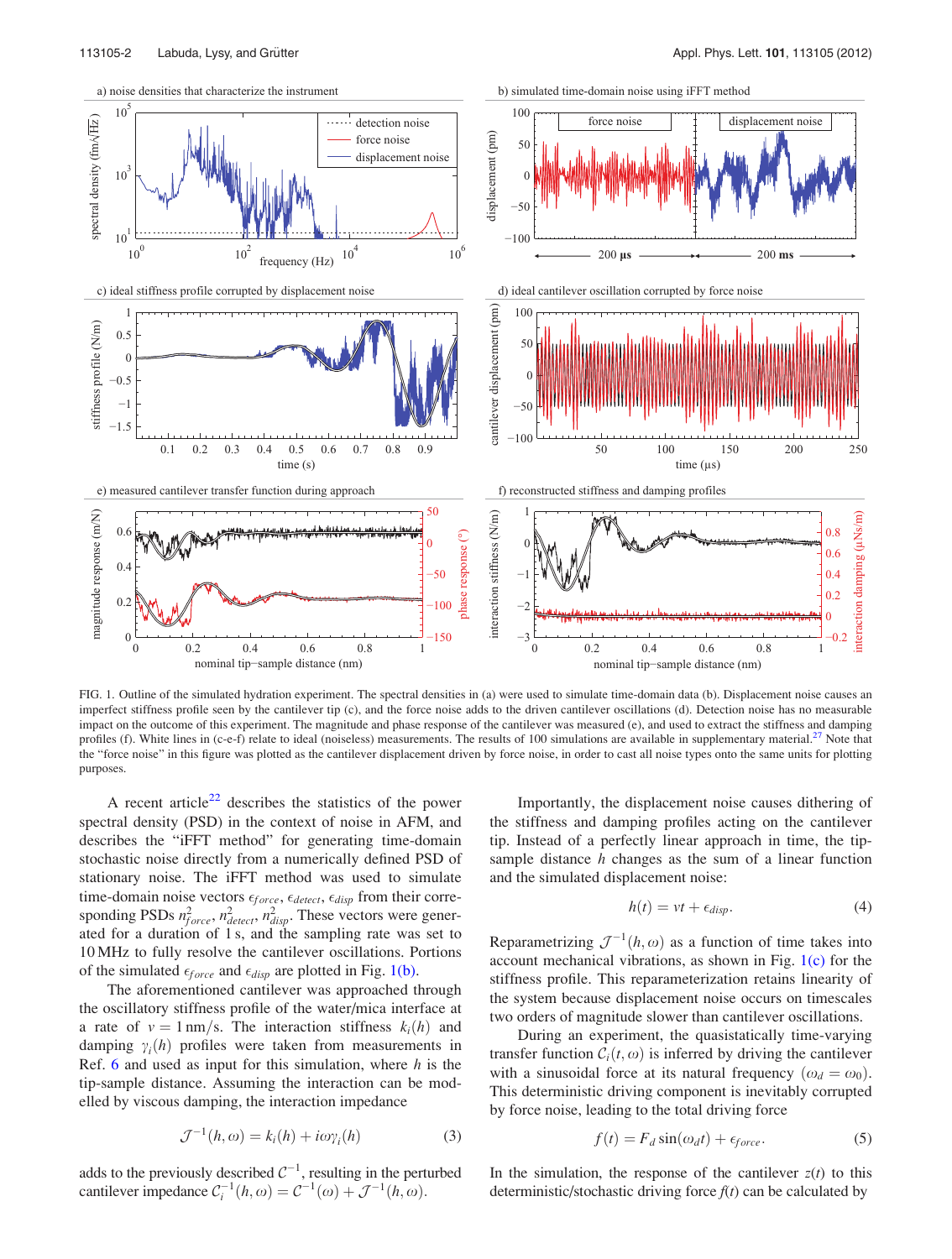<span id="page-2-0"></span>
$$
z(t) = K \sum_{k=0}^{N-1} C_i(t, \omega_k) \hat{f}(\omega_k) \exp(i\omega_k t) + \epsilon_{detect}, \qquad (6)
$$

where  $\hat{f}(\omega_k)$  is the Fourier transform of  $f(t)$ , N represents the size of the dataset (here  $10^7$ ), the detection noise  $\epsilon_{detect}$ was added, and the normalization constant  $K$  depends on the specific Fourier transform convention being used. The summation simply represents an inverse Fourier transform; however, the time-dependence of  $C_i(t, \omega_k)$  causes every frequency component  $exp(i\omega_k t)$  to be amplitude and phase modulated before the reconstruction of  $z(t)$ . Much of the computational burden can be alleviated by only summing over frequencies that are within the demodulation bandwidth of the experiment.

The driving force amplitude  $F_d = 200 \text{ pN}$  resulted in an oscillation amplitude of roughly 50 pm prior to tip-sample interaction, allowing us to neglect the convolution of the  $k_i$ and  $\gamma_i$  profiles due to finite amplitudes.<sup>23,24</sup> Furthermore, because the damping remained nearly constant during this measurement  $(\gamma_i \ll \gamma)$ , the thermal force noise was accurately approximated as stationary throughout the experiment, thereby validating the iFFT method<sup>[22](#page-3-0)</sup> used to generate  $\epsilon_{force}$ earlier.

Next, the magnitude response  $|\mathcal{C}_i|$  and phase response  $\theta_{\mathcal{C}_i}$ of the perturbed cantilever was calculated by demodulating the deflection signal  $z(t)$  with respect to the driving force  $f(t)$ . The demodulation bandwidth of 1 kHz, resulted in 1000 data points for the 1 sec approach curve. The results are shown in Fig.  $1(e)$ .

Finally, both simulated magnitude and phase signals were used to extract estimates of the interaction stiffness  $k_i$ and damping  $\gamma_i$  using AM-AFM theory<sup>18</sup>

$$
k_i = \frac{\cos \theta_{\mathcal{C}_i}}{|\mathcal{C}_i|} - \frac{\cos \theta_{\mathcal{C}_s}}{|\mathcal{C}_s|}, \text{ and}
$$
 (7)

$$
\gamma_i = -\frac{1}{\omega} \left[ \frac{\sin \theta_{\mathcal{C}_i}}{|\mathcal{C}_i|} - \frac{\sin \theta_{\mathcal{C}_s}}{|\mathcal{C}_s|} \right],\tag{8}
$$

where the "s" subscript indicates values measured at the start of the experiment, in the absence of tip-sample interactions. The resulting  $k_i$  and  $\gamma_i$  are plotted in Fig. [1\(f\),](#page-1-0) where any deviations from the ideal profiles are attributable to noise.

Detection noise contributes to less than 3% of the variability of the measured cantilever displacement in this simulated experiment, making its impact on the extraction of  $k_i$ and  $\gamma_i$  negligible. This statement remains true irrespective of the cantilever oscillation amplitude and is valid for demodulation bandwidths up to the corner frequency of the cantilever  $(f_0/2O = 9$  kHz).

Far from the surface, force noise dominates the signal variability. As can be understood from Eq.  $(2)$ , damping  $\gamma$  is the only free parameter for reducing the thermal force noise in our experiment. Damping scales with the physical size of cantilevers,  $25,26$  which is why a small cantilever was chosen for this simulated experiment.

Close to the surface, displacement noise overshadows the effects of thermal noise on the measurement of the stiffness profile. Unlike thermal noise, the tip-sample vibrations have a spectral signature that is far from white. This occurs because the bulk of the displacement noise falls below the demodulation bandwidth of 1 kHz. AFM mechanical vibrations are slow, even on the timescale of the 1 s approach. On the other hand, the damping measurement remains limited by thermal noise.

These observations imply that the fundamental limits set by optical shot noise (detection noise) and cantilever thermal noise (force noise) are dominated by mechanical vibrations (displacement noise) for the stiffness measurements of the last two hydration layers in our experiment, while thermal noise overwhelms the damping signal.

Turning on the active vibration isolation of our TS-150 table (Herzan) reduces most of these low-frequency vibrations, and lowers the displacement noise to within a 12-18 pm range on our AFM. This results in a much more faithful measurement of the hydration profile (see supplementary mate- $\text{rial}^{2}$ ). Even better performance is expected from a Cypher AFM (Asylum Research, Santa Barbara, CA), which is specified to  $\langle 15 \text{ pm}$  displacement noise across the [0.1 Hz, 1 kHz] bandwidth, and <5 pm in quiet environments. An AFM with such low displacement noise can take full advantage of the thermal noise reduction offered by small cantilevers.

The simulation in this paper assumed a quasistatically time-varying dynamical steady-state of the system with a stationary thermal force noise. These properties linearize the system, allowing for convenient, yet accurate, approximations that facilitated this simulation. We foresee that more sophisticated AFM simulators will adopt the stochastic simulation principles presented here and extend simulations to non-equilibrium dynamical experiments performed close to the fundamental limits of detection.

- <sup>1</sup>C. D. F. Honig, M. Radiom, B. A. Robbins, J. Y. Walz, M. R. Paul, and W. A. Ducker, [Appl. Phys. Lett.](http://dx.doi.org/10.1063/1.3681141) 100, 053121 (2012).
- <sup>2</sup>A. Gannepalli, A. Sebastian, J. Cleveland, and M. Salapaka, [Appl. Phys.](http://dx.doi.org/10.1063/1.2037197) [Lett.](http://dx.doi.org/10.1063/1.2037197) 87, 111901 (2005).
- <sup>3</sup>T. Fukuma, T. Ichii, K. Kobayashi, H. Yamada, and K. Matsushige, [Appl.](http://dx.doi.org/10.1063/1.1852721) [Phys. Lett.](http://dx.doi.org/10.1063/1.1852721) 86, 034103 (2005).
- <sup>4</sup>A. Labuda, J. R. Bates, and P. H. Grütter, [Nanotechnology](http://dx.doi.org/10.1088/0957-4484/23/2/025503) 23, 025503 (2012).
- <sup>5</sup>T. Fukuma, Y. Ueda, S. Yoshioka, and H. Asakawa, *[Phys. Rev. Lett.](http://dx.doi.org/10.1103/PhysRevLett.104.016101)* 104, 2 (2010).
- <sup>6</sup>A. Labuda, K. Kobayashi, D. Kiracofe, K. Suzuki, P. H. Grütter, and H. Yamada, [AIP Adv.](http://dx.doi.org/10.1063/1.3601872) 1, 022136 (2011).
- $U^7$ L. Nony, A. Baratoff, D. Schär, O. Pfeiffer, A. Wetzel, and E. Meyer, [Phys. Rev. B](http://dx.doi.org/10.1103/PhysRevB.74.235439) 74, 1 (2006).
- M. Gauthier, R. Pérez, T. Arai, M. Tomitori, and M. Tsukada, *[Phys. Rev.](http://dx.doi.org/10.1103/PhysRevLett.89.146104)* [Lett.](http://dx.doi.org/10.1103/PhysRevLett.89.146104) 89, 146104 (2002).
- J. Melcher, C. Carrasco, X. Xu, J. L. Carrascosa, J. Gómez-Herrero, P. José
- de Pablo, and A. Raman, [Proc. Natl. Acad. Sci. U.S.A.](http://dx.doi.org/10.1073/pnas.0902240106) **106**, 13655 (2009). <sup>10</sup>D. Kiracofe, J. Melcher, and A. Raman, [Rev. Sci. Instrum.](http://dx.doi.org/10.1063/1.3669638) **83**, 013702
- (2012).  $11T$ . Fukuma, K. Kobayashi, K. Matsushige, and H. Yamada, [Appl. Phys.](http://dx.doi.org/10.1063/1.1999856) Lett. **87**, 034101 (2005).
- $12B$ . W. Hoogenboom, H. J. Hug, Y. Pellmont, S. Martin, P. L. T. M. Fred-
- erix, D. Fotiadis, and A. Engel, [Appl. Phys. Lett.](http://dx.doi.org/10.1063/1.3050532) 88, 193109 (2006). <sup>13</sup>S. de Beer, D. van den Ende, and F. Mugele, Appl. Phys. Lett. 93, 253106
- (2008).  $14$ G. B. Kaggwa, J. I. Kilpatrick, J. E. Sader, and S. P. Jarvis, [Appl. Phys.](http://dx.doi.org/10.1063/1.2950324)
- [Lett.](http://dx.doi.org/10.1063/1.2950324) 93, 011909 (2008).<br><sup>15</sup>S. D. Beer, W. K. D. Otter, D. V. D. Ende, W. J. Briels, and F. Mugele, [Europhys. Lett.](http://dx.doi.org/10.1209/0295-5075/97/46001) 97, 46001 (2012).<br><sup>16</sup>S. O'Shea, [Phys. Rev. Lett.](http://dx.doi.org/10.1103/PhysRevLett.97.179601) 97, 179601 (2006).<br><sup>17</sup>J. E. Sader, [J. Appl. Phys.](http://dx.doi.org/10.1063/1.368002) 84, 64 (1998).<br><sup>18</sup>A. Labuda and P. Grütter, [Langmuir](http://dx.doi.org/10.1021/la300557u) **28**, 5319 (2012).<br><sup>19</sup>A. Labuda and P. H. Grütter,
- 
- 
- 
-